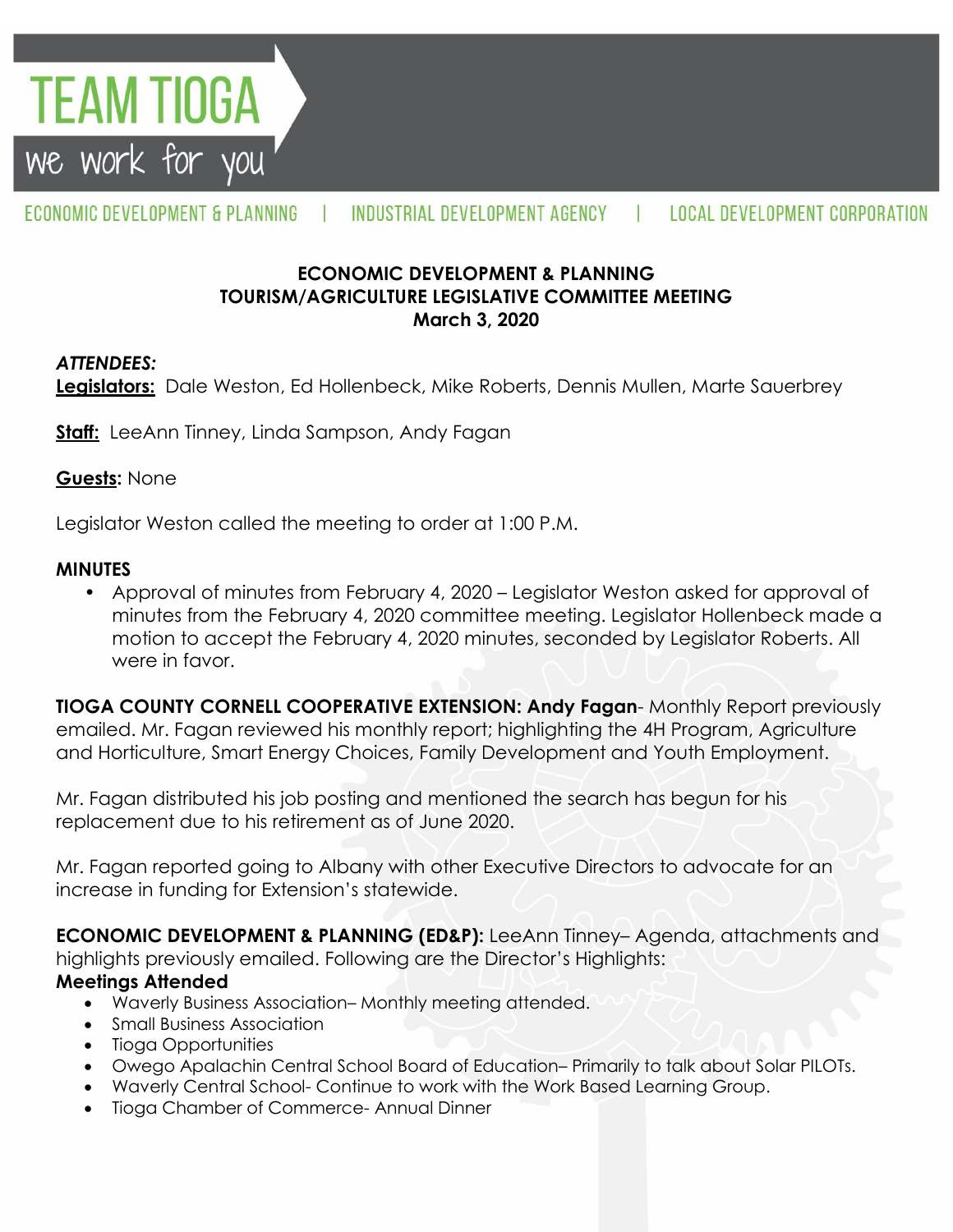- Chemung Canal Trust- 25 year anniversary celebration held at the Owego Museum; it was a nice event.
- VEDA- Monthly meeting attended.
- Southern Tier Network- Discuss the broadband plan we're entering into.
- Achieve- Visited the Broome County facility with Jenny Ceccherelli; On the Pond at Cutler. Nice renovations done there and will be renovating the Tioga County facility as well.
- Delivered Fresh/Engelbert's
- Three Rivers Development- Met with Betsy Hale; participating counties are Steuben, Schuyler and Chemung Counties.
- Tioga Women Lead- Working with a consultant; a strategic planner for this group.
- Municipal Visits
	- o Town of Nichols- Met to discuss a Solar PILOT and a possible property rezone in the Lounsberry area.
- Business Visits
	- o Donnelly & Associates
	- o Burger King Lounsberry- Attended the soft opening
	- o Liberty- Met with the new owner of the Lounsberry Truck Stop
	- o Applied Technology
	- o Taylor Garbage- Met to discuss challenges facing after the fire.
	- o Best Buy- Met with consultants.

Presentations- No presentations this month.

# **Department Highlights**

- 2020 Census- Complete Count Committee work continues.
	- o Presentations made by Ms. Jardine at the following:
		- **Waverly Free Library**
		- **•** VEDA Meeting

More presentations will be made to the IDA, LDC and the Chamber of Commerce in the near future; getting the word out on the importance of participating in the Census.

- Village of Owego DRI– This project is ongoing.
- Land Bank- Ms. Saraceno continues to work on the following:
	- o Offers received for the purchase of 3 properties; working toward contracts.
	- o Offer being negotiated on 1 property.
	- o 112 Liberty Street, Owego– Land Bank is interested in obtaining this property because of the surrounding properties already owned to make an impact in the neighborhood.
- Community Development- Ms. Hendrickson continues to work on the following:
	- o Tioga County Housing Study Implementation Tioga Opportunities is hiring a Housing Director; interviews are ongoing.
	- o Non-Profit Activity- Ms. Hendrickson is working with Mr. Fagan.
	- o Community assistance– Ongoing.
	- o REAP- Ms. Hendrickson is the Chair of the REAP Board.
	- o Foundation Coalition- Continue to move this group forward.
- Workforce
	- o Phase II Implementation Strategy
		- **Consultant- In person interviews continue.**

Meeting on March 5<sup>th</sup> at the Owego Apalachin and Waverly Central School to discuss and encourage participation. Local employers have been identified.

- Ag- Ms. Griffiths continues to work on the following:
	- o 8 Year District Review (2 districts)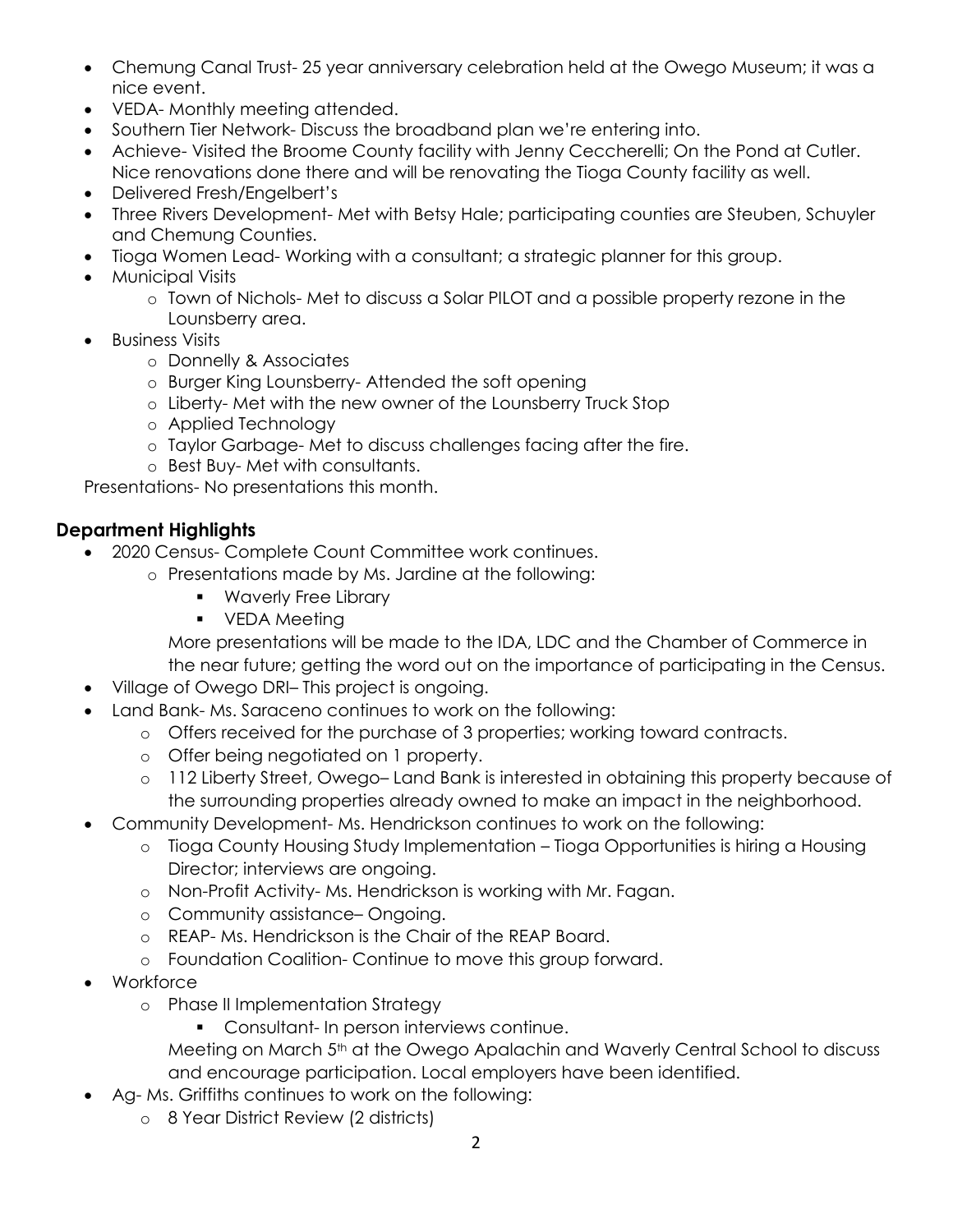- 2<sup>nd</sup> District Notice received from Owego-Nichols.
- o Annual Inclusion Enrollment
	- Adding 110 acres to the Town of Newark Valley and goes before the Legislature this month; resolution below.
- o Food Hub- Delivered Fresh/Engelbert meeting
	- Ms. Griffiths put a meeting together on February 11<sup>th</sup> held at Engelbert's Farm Store with local producers and Dave Nowacoski of Delivered Fresh; Barb Neal, CCE, also attended. 20+ in attendance; very pleased with the interest in the program.
- o Ag Value Chain- USDA RBDG grant application
	- IDA to act as applicant to USDA for an Ag Value Chain Study
	- Application due by 3/31; Ms. Griffiths is putting this together.
- Planning
	- o 239 Reviews The following 239 Reviews went before the Planning Board in February:
		- County Case 2020-001: Town of Candor, Site Plan Review, Pet Passages Applicant proposes to establish a pet funeral and crematorium facility in the vacant church building across from Power & Paddle on State Route 96. Staff recommended approval and the TCPB carried the vote.
		- County Case 2020-002: Town of Berkshire, Telecommunications Special Use Permit and Site Plan Review, AT&T Mobility – Applicant proposes to erect and operate a 235 foot cell tower on McMahon Road to cover the dead zone in that area. Staff recommended approval and TCPB amended approval to include a condition that the applicant develop a Stormwater Pollution Prevention Plan (SWPPP) and submit to NYS DEC.
		- County Case 2020-003: Village of Nichols, Site Plan Review, Steval Deming, LLC Applicant proposes to convert the vacant Masonic Lodge building on S Main Street (State Route 282) into four apartment units. Tioga County Public Health has certified the engineered new septic design. Staff recommended approval and the TCPB unanimously carried the vote.
		- County Case 2020-004: Village of Waverly, Site Plan Review, Garcia's Mexican Restaurant – Applicant proposes to establish and operate Mexican restaurant in the old Village of Waverly Police and Fire Station building on Broad Street, which is now privately owned. Staff recommended approval and the TCPB carried the vote.
		- County Case 2020-005: Village of Waverly, Site Plan Review, Bowman Applicant proposes to install two storage containers with a fence and locked gate between them to eliminate unwanted through traffic on the gravel lot between his two buildings on Broad Street. Staff recommended approval and the TCPB carried the vote.
		- County Case 2020-006: Town of Owego, Rezoning, Robert Allegro Applicant requests the Town of Owego to rezone 11 acres of his property on Barnes Creek Road from Residential B (RB) to Residential C (RC) to allow for future development of multi-family apartments. Staff recommended approval and the TCPB unanimously carried the vote.
	- o Active Plans- Ms. Jardine continues to work with the following:
		- Village of Spencer Land Use Commission- Public Hearing was held.
		- REAP- Tioga County Code Enforcement Shared Services Feasibility Study- DRAFT Baseline report completed for review.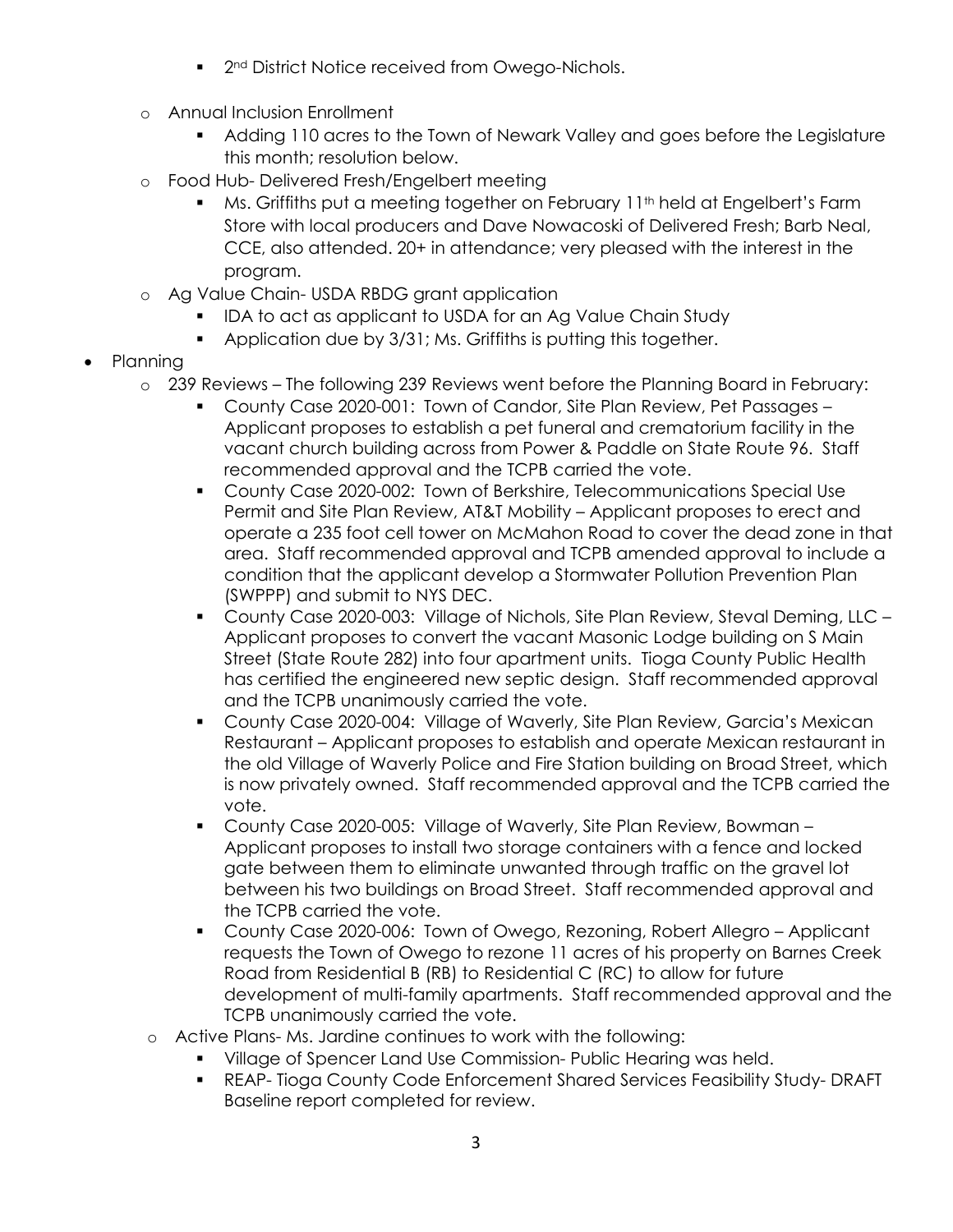- **REAP- Tioga County Workforce Pipeline, Phase II; interviews continue.**
- **Village of Waverly Comprehensive Plan update- Project continues.**
- Grants
	- o Potential
		- REAP- USDA Community Facilities, Town of Richford- (water system)
		- REAP- USDA Community Facilities, Richford Fire Dept.- (fire station)
		- REAP- USDA, Village of Spencer- Raymond Hadley (equipment)
		- **IDA- USDA, Tioga County (Ag value chain study)**
		- **•** Owego Elks Lodge (TBD)
		- **Waverly Glen Park- local foundations**
		- **Town of Berkshire (TBD)- rec trail**
		- Village of Newark Valley- USDA Community Facilities (equipment)
		- Northern Tioga Chamber- Community Foundation (facilities improvements)
	- o Pending- Waiting to hear approval status:
		- **Tioga County-Snowmobile**
		- **Town of Berkshire-DOT TAP funding (sidewalk extension)**
		- **•** Village of Owego- Rural Innovation Initiative (CPSI)
		- Owego Apalachin Central School District- WDI (workforce)
		- **Town of Richford- SAM, Assemblyman Friend (highway equipment)**
		- **NYS 2020 Census Outreach Funding**
		- **TCPDC- Enterprise Community Partners Land Bank Funds-Ms. Saraceno has** applied to replenish Land Bank money; hoping to hear this month.
		- **IDA applied to ESD for \$36,500; agreed to provide assistance for half in the Multi**county broadband study; total grant \$73,000.

Not on the agenda, an application was submitted for Census Outreach Grant Funds of \$72,880. Resolution below to accept and authorize the appropriation of funds.

- o Active
	- Village of Owego- Evergreen Cemetery Cultural Landscape Report
	- **Village of Owego- RESTORE NY, Briggs/Award**
	- **Village of Owego- Downtown Revitalization Initiative**
	- Village of Spencer- Nichols Park (grandstand restoration)
	- Village of Spencer- Nichols Park (historic register nomination)
	- **Village of Waverly- Waverly Glen Park**
	- **Village of Waverly- RESTORE NY, Twigg**
	- REAP- USDA, Code Enforcement Shared Services Feasibility Study
	- **REAP- USDA REDI, Strategic Planning**
	- REAP- USDA, Workforce Pipeline Strategy Study- Phase 2
	- **REAP- USDA, Public Well (equipment)**
	- **REAP- Tioga Downs, Tioga Theater (study)**
	- **TCPDC- Enterprise Community Partners (land bank funds)**
	- **Village of Owego- Design Connect (Art Park)**
	- **Village of Owego-Main Street (CFA)**
	- **Midwestern Pet Foods (CFA)**
	- Racker (CFA)
- 2020 Budget